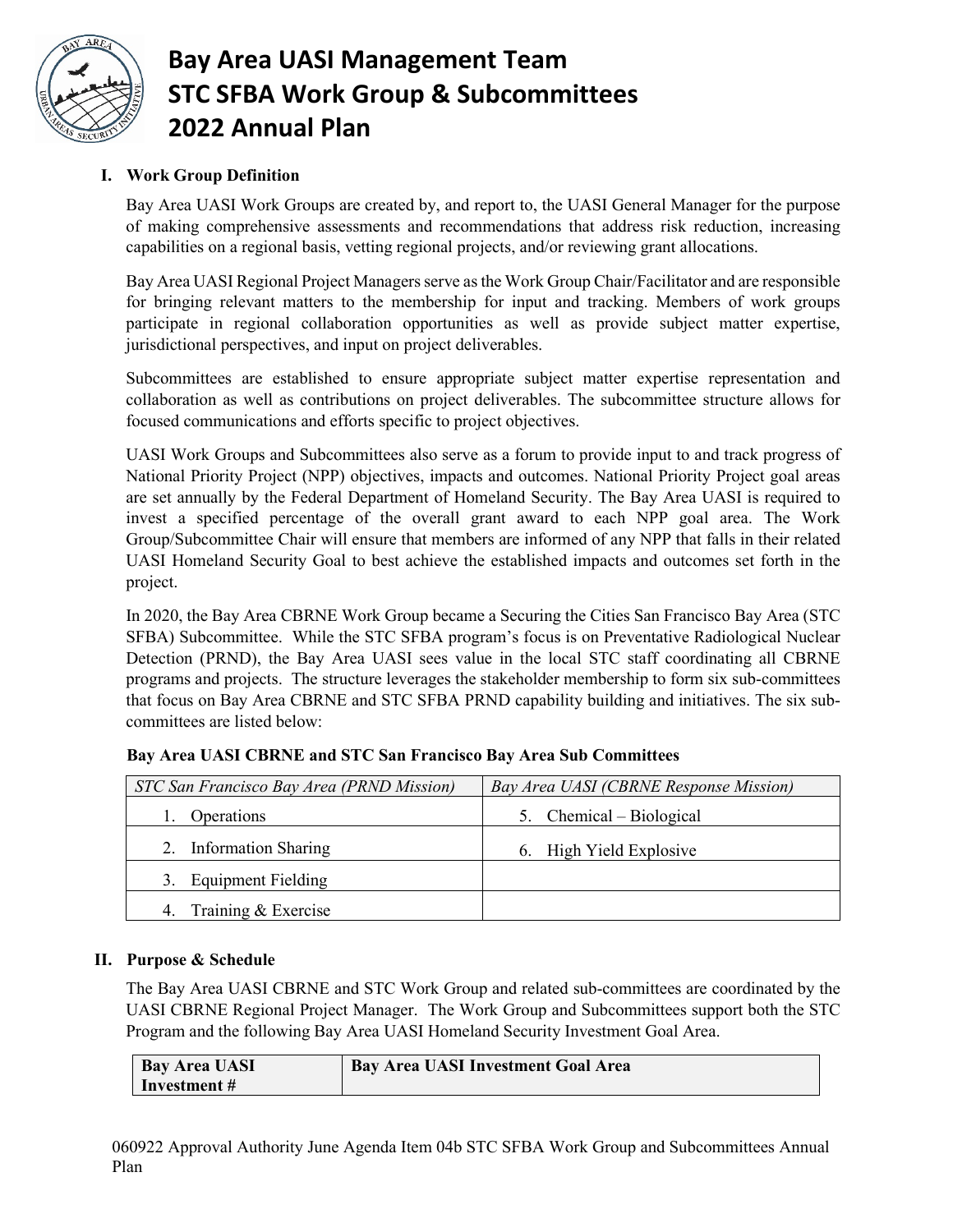

## **Bay Area UASI Management Team STC SFBA Work Group & Subcommittees 2022 Annual Plan**

|                                        |  | Enhance Soft Targets (National Priority Project) |
|----------------------------------------|--|--------------------------------------------------|
| Source: FY22 Project Proposal Guidance |  |                                                  |

The Work Group is scheduled to meet quarterly in advance of the STC Principal Partners meeting. The Subcommittees meet as often as necessary, but no less than quarterly prior to the Work Group meeting. Meetings are scheduled to last no more than 2 hours. Between meetings, correspondence to work group members and subcommittees is coordinated by the STC Program Manager, CBRNE Project Manager and STC Administrative Assistant from the UASI Management Team.

### **III. National Priority Projects**

The following are the National Priority Projects assigned to the STC and CBRNE Subcommittee for 2022-2023.

- 1. Expansion of CBRNE Real Time Analysis and Situational Awareness Tool (aka FirstWatch) Expand the FY20 CBRNE information collection and dissemination plan, and an automated Chemical Biological Radiological Nuclear and Explosive (CBRNE) threat detection, analysis, visualizations, mapping, and alert and warning system for the Bay Area's three urban counties and three core cities; as well as, Northern California Regional Intelligence Center (NCRIC)
- 2. 2023 CBRNE / STC Exercise and Equipment Validate existing capabilities, augment local equipment to address emerging CBRNE threats, provide for the specific assessment of existing SPR target capabilities, and support local planning efforts across the entire urban area with full-scale exercise and deployment of Ramen and FTIR spectroscopy instruments to existing regional Type I HM resources.
- 3. High Yield Explosives Canine Team planning and equipment Coordinate with the three Bay Area airports (San Francisco, San Jose, Oakland) to conduct a gaps and needs analysis related to High Yield Explosives (HYE) Canine Team operations. Approved AEL equipment choices will be regionally procured to support the canine teams and handlers. Mutual Aid operations were be reviewed and validated in a region-wide exercise with the airport staff. An afteraction report and SOP will we written to inform ongoing HYE Canine Team response operations.

## **IV. 2022 Activities**

The STC Work Group/Subcommittees will track the 2022 Securing the Cities SFBA milestones, including the completion and implementation of STC SFBA Project Management Office plans, equipment fielding plans and equipment distribution, training, and exercise conduct.

### **V. Coordination with the Bay Area Training and Exercise Program**